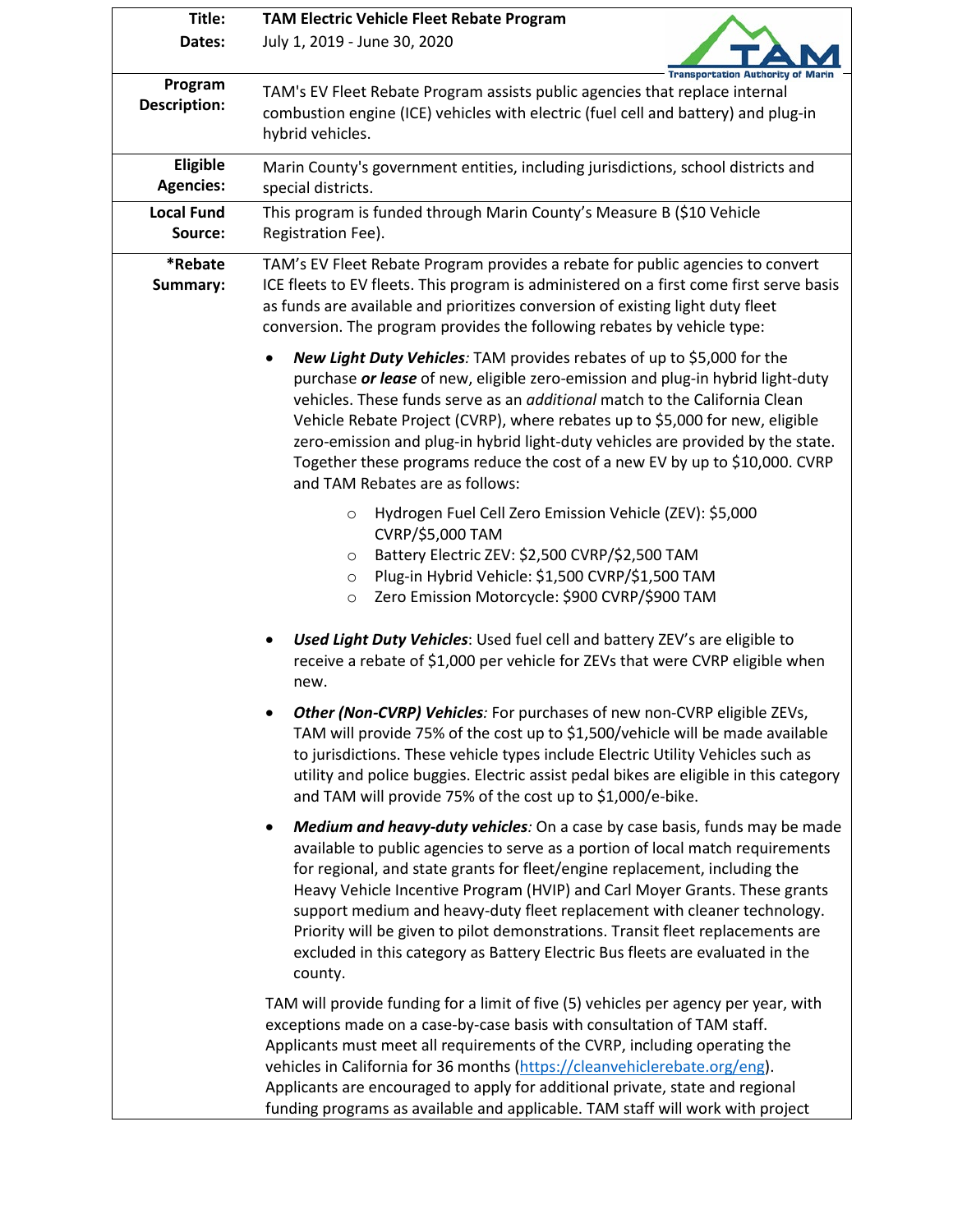| sponsors to promote leveraging of local funding.      |                                                                                                                                                                                                                                                                                                                                                                                                                                                                                                                                                                                                                                                                                                                                                                                                                                                                                                                                                                                                                                                                                                  |  |  |  |
|-------------------------------------------------------|--------------------------------------------------------------------------------------------------------------------------------------------------------------------------------------------------------------------------------------------------------------------------------------------------------------------------------------------------------------------------------------------------------------------------------------------------------------------------------------------------------------------------------------------------------------------------------------------------------------------------------------------------------------------------------------------------------------------------------------------------------------------------------------------------------------------------------------------------------------------------------------------------------------------------------------------------------------------------------------------------------------------------------------------------------------------------------------------------|--|--|--|
|                                                       |                                                                                                                                                                                                                                                                                                                                                                                                                                                                                                                                                                                                                                                                                                                                                                                                                                                                                                                                                                                                                                                                                                  |  |  |  |
| <b>How to Apply</b><br>for a TAM EV<br><b>Rebate:</b> | TAM's program follows guidelines in the Clean Vehicle Rebate Project (CVRP).<br>Follow the CVRP process and mail a copy of your documents to TAM. See details at<br>http://energycenter.org/cvrp.                                                                                                                                                                                                                                                                                                                                                                                                                                                                                                                                                                                                                                                                                                                                                                                                                                                                                                |  |  |  |
|                                                       | 1. Select an eligible vehicle from the state approved list:<br>https://cleanvehiclerebate.org/eng<br>2. Reserve your rebate with an email to EVRebate@tam.ca.gov. Include the<br>quantity and make/model of vehicles, along with the estimated month of<br>purchase. Include also a description of the ICE vehicles to be retired with<br>estimated date and time of retirement.<br>3. Within 45 days of your reservation, confirm your commitment by providing a<br>letter of intent signed by an authorized representative of your agency (sample<br>provided).<br>4. Purchase or lease your eligible vehicle.<br>5. Apply for the CVRP using instructions on their website<br>https://cleanvehiclerebate.org/eng. You will be issued a CVRP Application<br>Number.<br>6. Mail supporting documents to CSE, per instructions.<br>7. Send a copy of your CSE documents and CVRP Application Number to TAM.<br>Submit electronically to EVRebate@tam.ca.gov, or by U.S. Mail to EV Rebate,<br>Transportation Authority of Marin, 900 5 <sup>th</sup> Avenue, Suite 100, San Rafael, CA<br>94901. |  |  |  |
|                                                       | 8. Once TAM verifies approval of your submitted CVRP rebate, TAM will notify you<br>and process your rebate within 45 days.                                                                                                                                                                                                                                                                                                                                                                                                                                                                                                                                                                                                                                                                                                                                                                                                                                                                                                                                                                      |  |  |  |
| Other<br><b>Resources:</b>                            | The Center for Sustainable Energy administers the CVRP:<br>$\bullet$<br>https://cleanvehiclerebate.org/eng                                                                                                                                                                                                                                                                                                                                                                                                                                                                                                                                                                                                                                                                                                                                                                                                                                                                                                                                                                                       |  |  |  |
|                                                       | BAAQMD Charge! Program: http://www.baaqmd.gov/?sc itemid=F026D4AC-<br>FE69-4FBD-9232-187E17FC428D                                                                                                                                                                                                                                                                                                                                                                                                                                                                                                                                                                                                                                                                                                                                                                                                                                                                                                                                                                                                |  |  |  |
|                                                       | U.S. Department of Energy Alternative Fuels Data Center has information on<br>alternative fuel vehicles, laws and incentives, and a vehicle cost calculator tool:<br>http://www.afdc.energy.gov/                                                                                                                                                                                                                                                                                                                                                                                                                                                                                                                                                                                                                                                                                                                                                                                                                                                                                                 |  |  |  |
|                                                       | U.S. DOE fuel economy calculator has information on federal tax credits:<br>٠<br>http://www.fueleconomy.gov/feg/taxevb.shtml                                                                                                                                                                                                                                                                                                                                                                                                                                                                                                                                                                                                                                                                                                                                                                                                                                                                                                                                                                     |  |  |  |
|                                                       | Information about the California Air Resources Board's Zero Emission Vehicle<br>$\bullet$<br>program: http://www.arb.ca.gov/msprog/zevprog/zevprog.html                                                                                                                                                                                                                                                                                                                                                                                                                                                                                                                                                                                                                                                                                                                                                                                                                                                                                                                                          |  |  |  |
|                                                       | The California Plug-In Electric Vehicle Collaborative is a public/private<br>٠<br>organization focused on accelerating the adoption of PEVs to meet California's<br>economic, energy and environmental goals: https://www.driveclean.ca.gov/                                                                                                                                                                                                                                                                                                                                                                                                                                                                                                                                                                                                                                                                                                                                                                                                                                                     |  |  |  |
|                                                       | The Golden Gate Electric Vehicle Association: www.ggeva.org                                                                                                                                                                                                                                                                                                                                                                                                                                                                                                                                                                                                                                                                                                                                                                                                                                                                                                                                                                                                                                      |  |  |  |
| <b>Supporting:</b><br><b>Documents</b>                | TAM EV Fleet Rebate Program: How it Works<br>TAM EV Fleet Rebate Sample Letter of Intent                                                                                                                                                                                                                                                                                                                                                                                                                                                                                                                                                                                                                                                                                                                                                                                                                                                                                                                                                                                                         |  |  |  |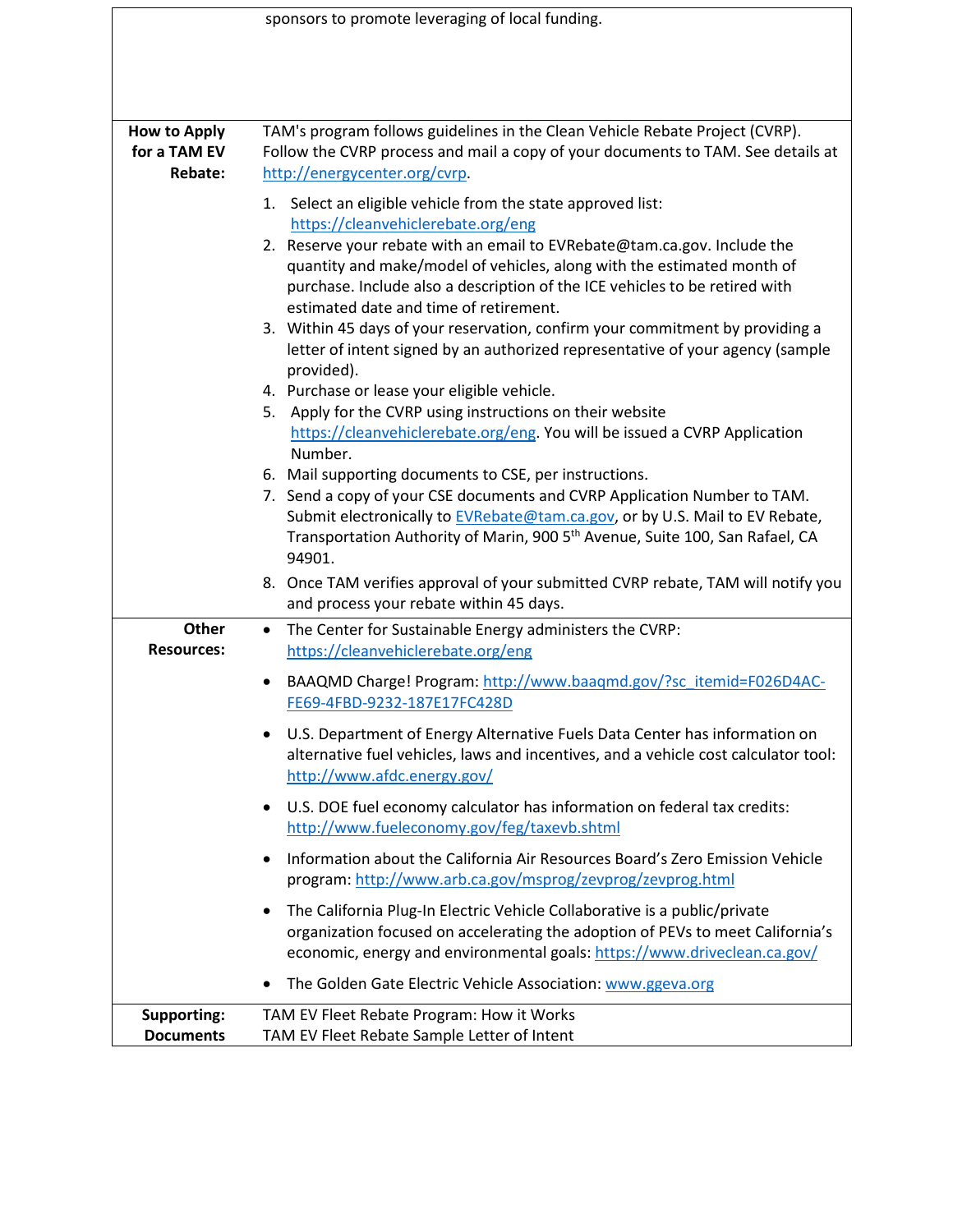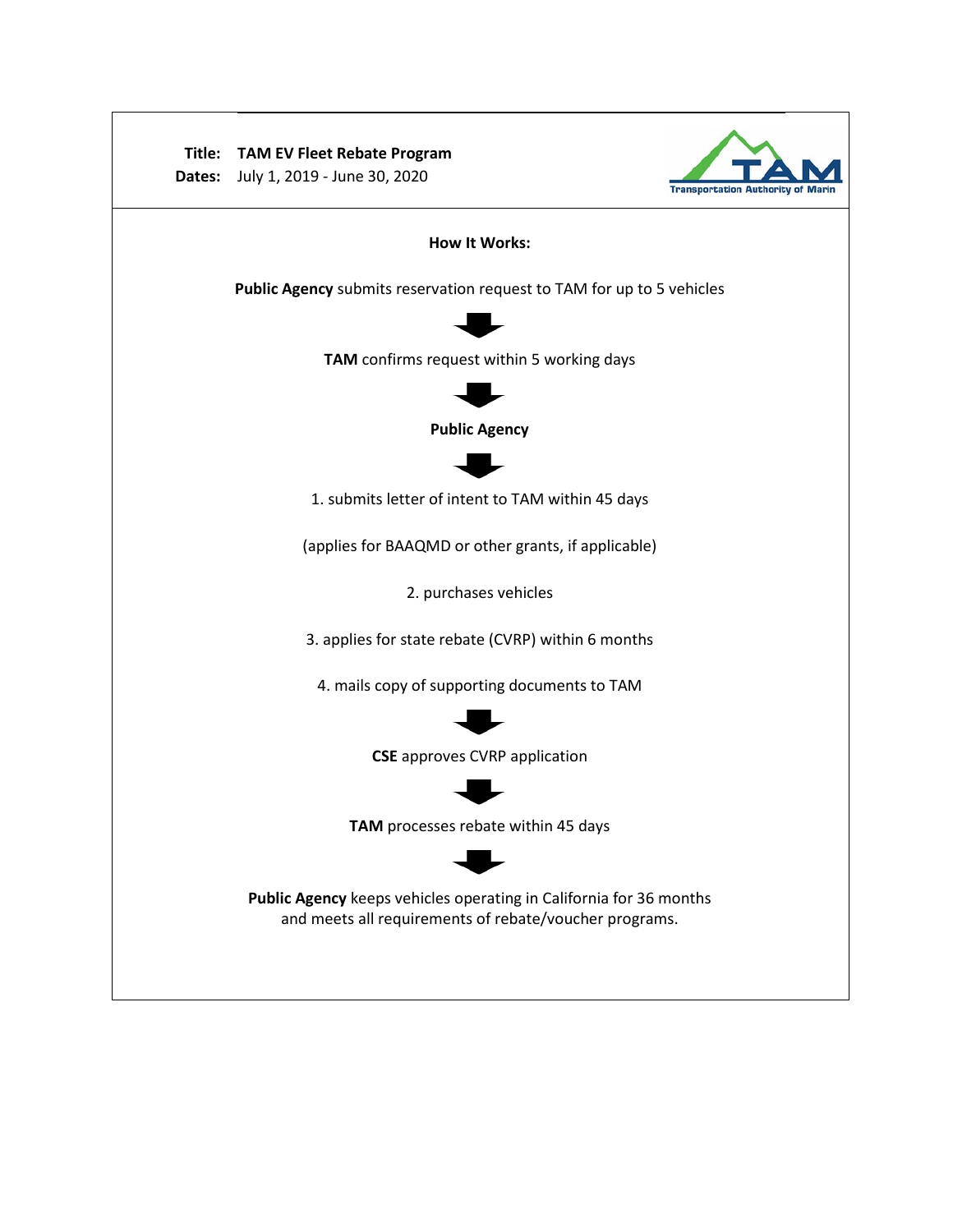**[Agency Letterhead] [Date]**

Attn: Nicholas Nguyen, Principal Project Delivery Manager Transportation Authority of Marin 900 5<sup>th</sup> Avenue, Suite 100 San Rafael, CA 94901

Subject: TAM EV Fleet Rebate Program

Dear Mr. Nguyen:

This letter confirms [**name of agency's**] participation in TAM's EV Fleet Rebate Program, which assists public agencies in Marin County that replace internal combustion vehicles with electric and plug-hybrid vehicles.

TAM's incentive provides a "match" with the California Clean Vehicle Rebate Program (CVRP). The CVRP, funded by the California Air Resources Board and administered by the Center for Sustainable Energy (CSE), provides rebates of up to \$5,000 for the purchase or lease of new, eligible zero-emission and plugin hybrid light-duty vehicles. Together, the rebate may be as much as \$10,000 per vehicle. A list of eligible vehicles is available here: [https://cleanvehiclerebate.org/eng.](https://cleanvehiclerebate.org/eng)

The [**name of agency**] confirms its intent to **[purchase or lease] the following** electric or plug-hybrid vehicles.

| Qty. | Model/Year | <b>Make</b> | <b>Acquisition</b><br>Month/Year | <b>Description of Retired ICE Vehicle</b> |
|------|------------|-------------|----------------------------------|-------------------------------------------|
| ∸.   |            |             |                                  |                                           |
| 2.   |            |             |                                  |                                           |
| 3.   |            |             |                                  |                                           |
| 4.   |            |             |                                  |                                           |
| 5.   |            |             |                                  |                                           |

[**Name of agency]** agrees to meet the requirements of the CVRP, which include applying for the rebate within six (6) months of vehicle purchase and operating the vehicle within California for thirty-six (36) months. [**Name of agency]** will apply for the rebate(s) through CVRP and mail a copy of the required supporting documents and CVRP Application Number to TAM.

## [**Name of agency] further understands and agrees to the following:**

- the requirement to apply for a TAM rebate within six (6) month of purchase is shorter than the requirement imposed by the CVRP;
- other applicable conditions are listed on the CVRP website [\(http://energycenter.org/clean](http://energycenter.org/clean-vehicle-rebate-project/faq)[vehicle-rebate-project/faq\)](http://energycenter.org/clean-vehicle-rebate-project/faq);
- TAM will process the matching rebate upon verification of approval of the application by CVRP,
- TAM is not obligated to providing matching rebate unless a CVRP rebate is approved, with the exception that [Name of agency] met the requirements for a CVRP rebate but the available CVRP rebate funds have been exhausted;